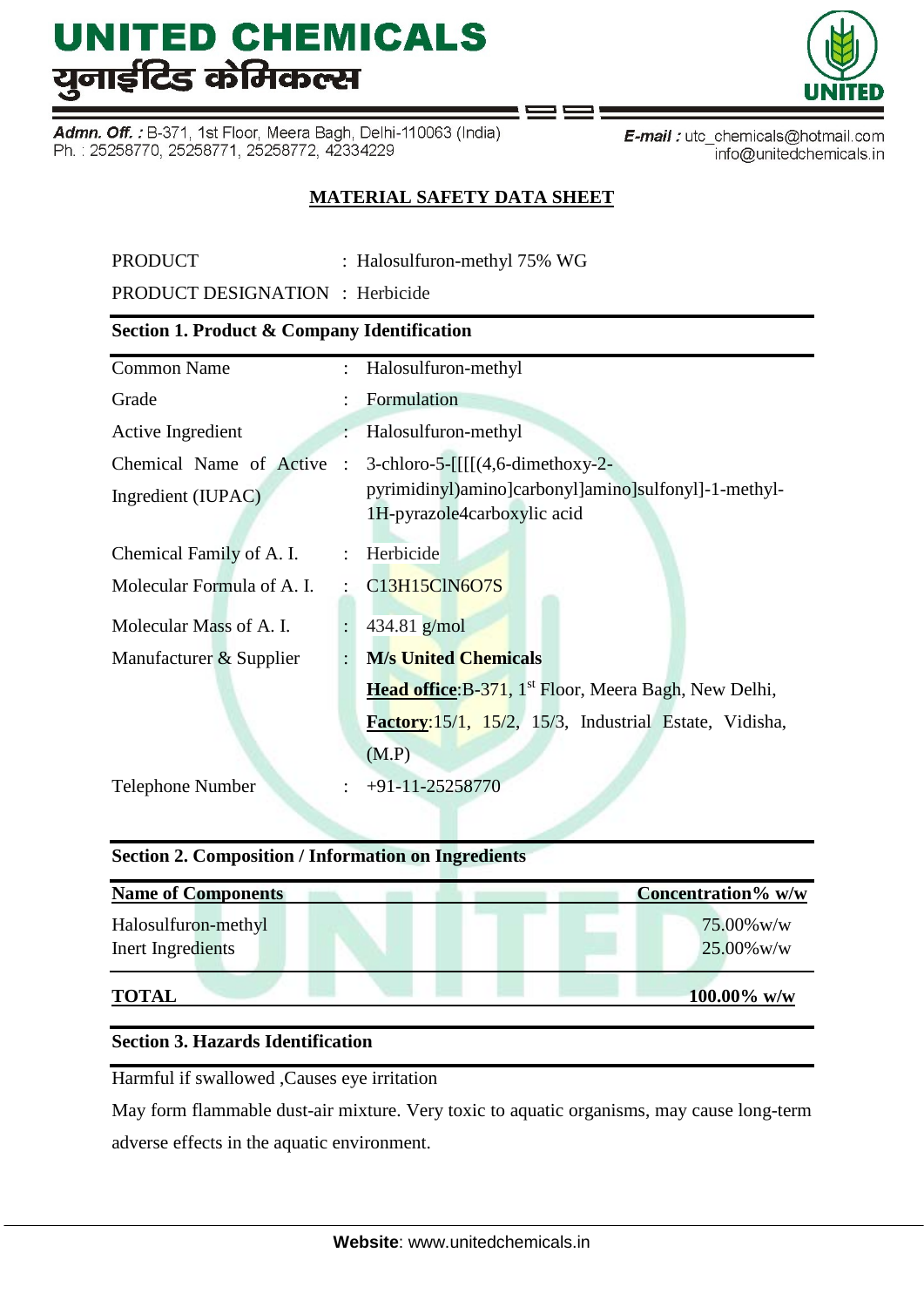Admn. Off. : B-371, 1st Floor, Meera Bagh, Delhi-110063 (India) Ph.: 25258770, 25258771, 25258772, 42334229



**E-mail**: utc chemicals@hotmail.com info@unitedchemicals.in

#### **Section 4. First Aid Measures**

#### **Emergency Overview**

**IF SWALLOWED:** Immediately call a doctor or poison control center for treatment advice. Remove visible particles from mouth. Have person sip a glass of water if able to swallow. Do not induce vomiting unless told to do so by a poison control center or doctor. Do not give anything by mouth to an unconscious person.

**IF IN EYES:** Rinse cautiously with water for several minutes. Remove contact lenses, if present and easy to do. Continue rinsing. If eye irritation persists: Get medical advice/attention.

#### **Section 5. Fire Fighting Measures**

**Flash Point:** Not available

**Fire and Explosion Hazards:** Thermal decomposition may produce hazardous gasses and/or materials.

**Extinguishing Medium:** Carbon dioxide, dry chemical, foam, water fog.

Fire Fighting Equipment: Firefighters should be equipped with self-contained positive pressure breathing apparatus and full bunker gear.

**Fire Fighting Instructions:** Evacuate area of all unnecessary personnel and fight fire from a safe distance upwind. Contain contaminated water / firefighting water; do not allow to enter drains or waterways. Foam or dry chemical fire extinguishing systems are preferred to prevent environmental damage from excessive water runoff.

#### **Section 6. Accidental Release Measures**

**Personal Protection :** Wear protective equipment as described in Section 8 of this document. Ensure adequate ventilation. Avoid contact with skin, eyes and clothing.

**Environmental Precautions:** Prevent further leakage or spillage if safe to do so. Prevent product from entering drains. Do not allow material to contaminate ground water system. Do not flush into surface water or sanitary sewer system.

**Spill Cleanup:** Sweep up and shovel into suitable containers for disposal. Avoid dust formation. Clean contaminated surface thoroughly.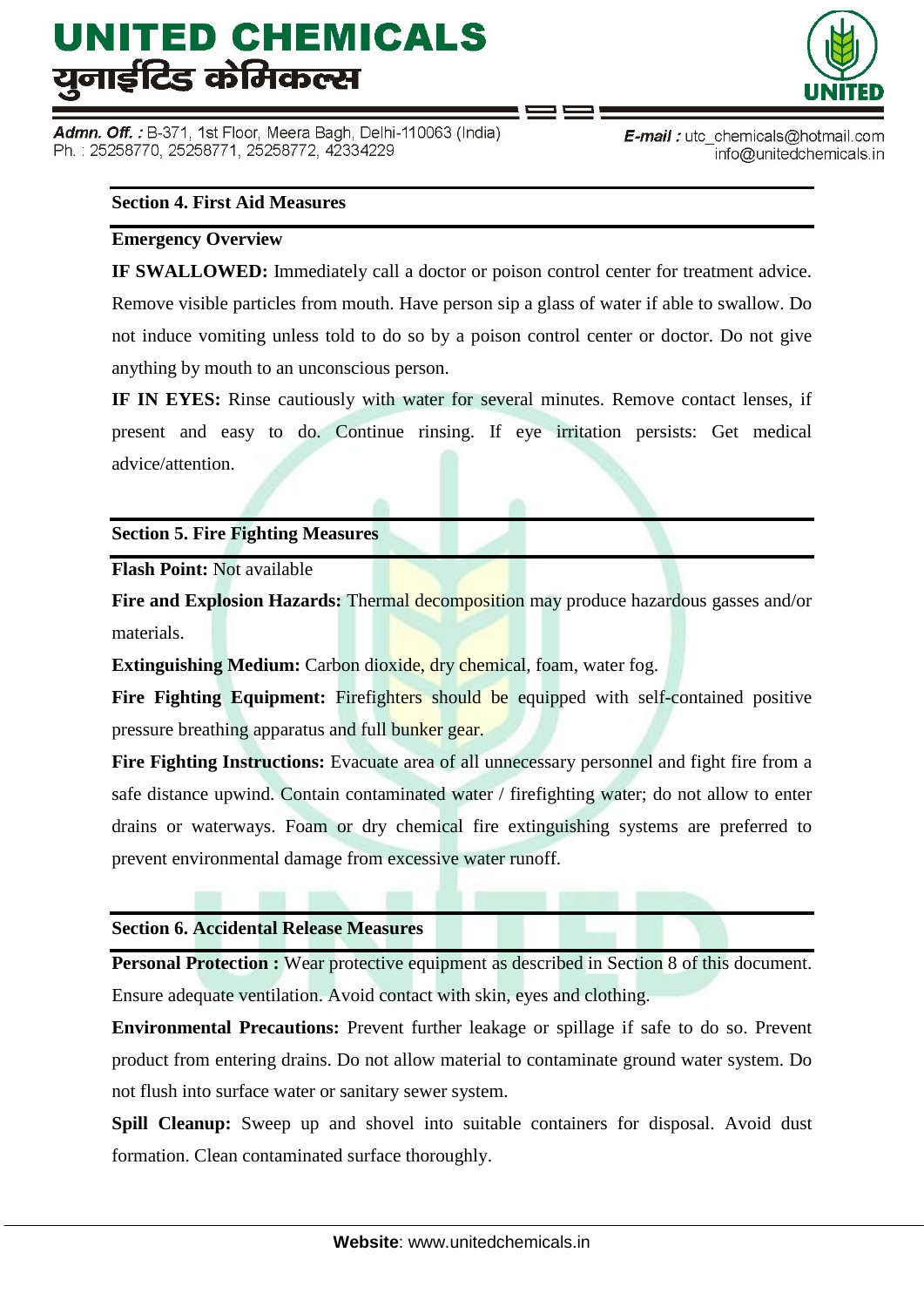Admn. Off.: B-371, 1st Floor, Meera Bagh, Delhi-110063 (India) Ph.: 25258770, 25258771, 25258772, 42334229



**E-mail**: utc chemicals@hotmail.com info@unitedchemicals.in

### **Section 7. Handling & Storage**

**Handling:** Avoid contact with eyes or clothing. Wash thoroughly with soap and water after handling.

**Storage:** Do not contaminate water, food or feed by storage or disposal. Store in a dry and secure location.

**Section 8. Exposure Control, Personal Protection**

**Engineering Controls:** Ensure adequate ventilation, especially in confined areas. Facilities storing or utilizing this product should be equipped with an eye wash station and safety shower.

**Protective Clothing:** Wear long sleeved shirt and long pants, and shoes plus socks.

General: Follow manufacturer's instructions for cleaning/maintaining PPE. If no such instructions for washables, use detergent and hot water. Keep and was PPE separately from other laundry.

| <b>Section 9. Physical and Chemical Properties</b> |                        |  |  |  |  |  |  |  |
|----------------------------------------------------|------------------------|--|--|--|--|--|--|--|
| <b>Appearance / state</b>                          | white granules , Solid |  |  |  |  |  |  |  |
| <b>Colour</b>                                      | white                  |  |  |  |  |  |  |  |
| Odour                                              | Nearly odorless        |  |  |  |  |  |  |  |
| <b>Flash point</b>                                 | Not Applicable         |  |  |  |  |  |  |  |
| <b>Auto Ignition Temp</b>                          | Not flammable          |  |  |  |  |  |  |  |
| <b>Density</b>                                     | $0.55 - 0.6$ g/cm3     |  |  |  |  |  |  |  |
| <b>Water solubility</b>                            | Soluble in water       |  |  |  |  |  |  |  |
| pH                                                 | $9-10(1\%aquous)$      |  |  |  |  |  |  |  |

### **Section 10. Stability & Reactivity**

**Conditions To Avoid**: Heat, flames, sparks, moisture

**Chemical Stability :** Stable under normal use and storage conditions

**Materials to Avoid :** Oxidizing agents, acids

**Hazardous Decomposition Product** : Combustion may release oxides of carbon, nitrogen, and sulfur as well as hydrogen chloride gas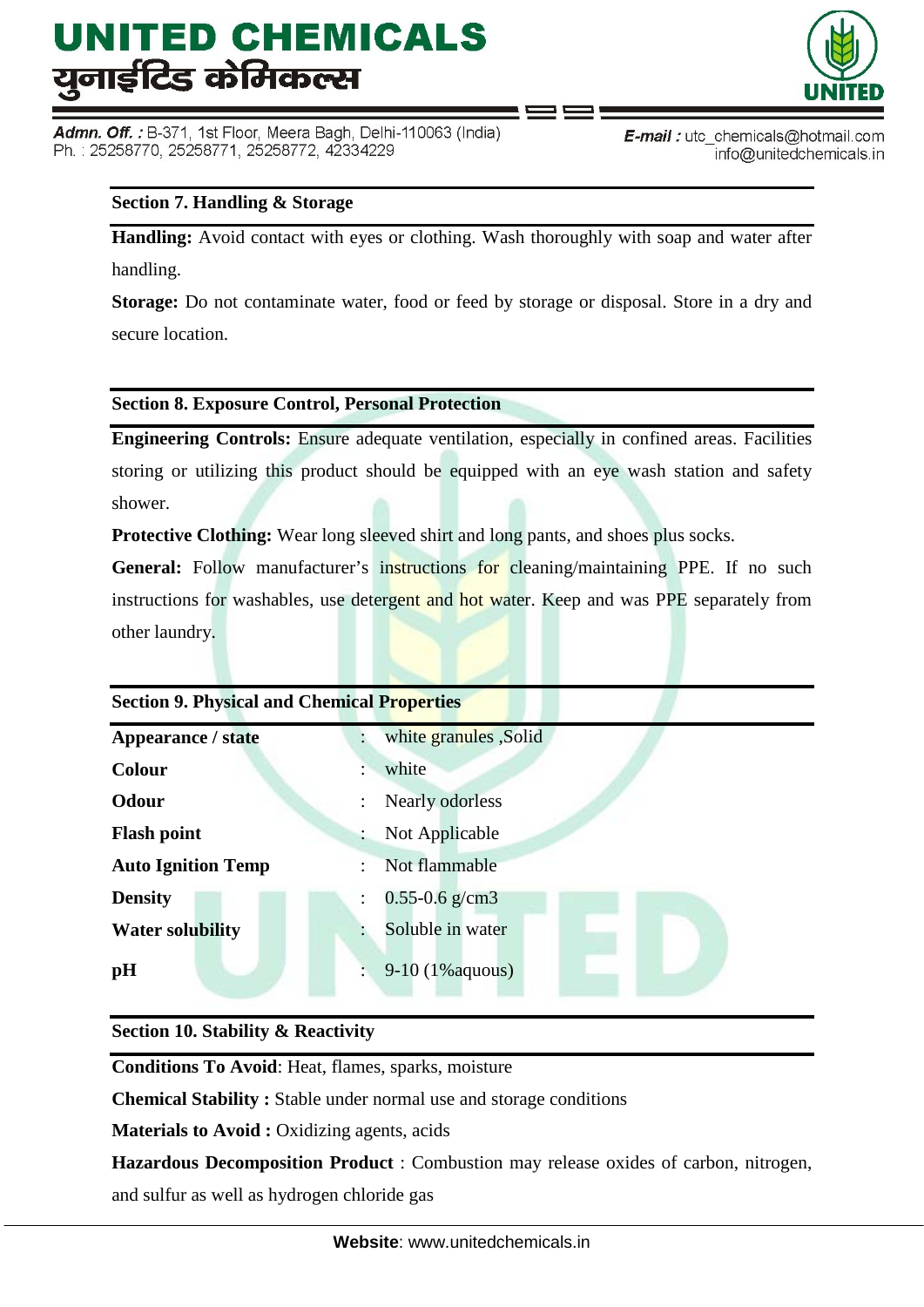Admn. Off.: B-371, 1st Floor, Meera Bagh, Delhi-110063 (India) Ph.: 25258770, 25258771, 25258772, 42334229



E-mail: utc\_chemicals@hotmail.com info@unitedchemicals.in

#### **Section 11. Toxicological Information**

**Acute Oral Toxicity**  $LD_{50}$  for rats :  $>1,287$  mg/kg

**Acute Dermal Toxicity** LD50 Rabbit : >5,000 mg /kg

**Acute Inhalation** LC50 (4h) for male and female rats : >5.2 mg/l air

**Eye Irritation** Rabbit moderately eye irritating

**Skin Irritant** Rabbit : Slightly irritant

**Skin sensitization** Guinea pig : Not a skin sensitizer

**Section 12. Ecological Information**

**Toxicity to Bird :** LC50(5 d) dietary, Mallard duck : > 2250 mg/l

**Toxicity to fish :** LC50(96 h)Rainbow trout: > 118 mg/l

**Daphnia magna :** EC50 (48h) : 107 mg/l

**Toxicity to Algae** : EC50 (5D) green : 0.0053 mg/l

**Toxicity to Honey bee :** LD50 (48 h) Apis mellifera :  $> 100 \mu$  g/bee

#### **Section 13. Disposal Consideration**

**PESTICIDE DISPOSAL:** Pesticide wastes are acutely hazardous. Improper disposal of excess pesticide, spray mixture or rinsate is a violation of Federal law. If these wastes cannot be disposed of by use according to the label instructions, contact your State Pesticide or Environmental Control Agency, or the Hazardous Waste representative at the nearest EPA Regional Office for Guidance.

**CONTAINER DISPOSAL**: Non refillable container. Do not reuse or refill this container. Refer to the product label for specific container disposal instructions.

| <b>Section 14. Transport Information</b> |   |                                                      |  |  |  |  |  |  |  |  |
|------------------------------------------|---|------------------------------------------------------|--|--|--|--|--|--|--|--|
| <b>Shipping name</b>                     |   | : Environmentally Hazardous Substance, Solid, N.O.S. |  |  |  |  |  |  |  |  |
|                                          |   | (Halosulfuron-methyl)                                |  |  |  |  |  |  |  |  |
| <b>Class</b>                             |   | $\frac{1}{2}$ 9                                      |  |  |  |  |  |  |  |  |
| Packing group                            | ٠ | Ш                                                    |  |  |  |  |  |  |  |  |
| <b>UN</b> number                         |   | 3077                                                 |  |  |  |  |  |  |  |  |